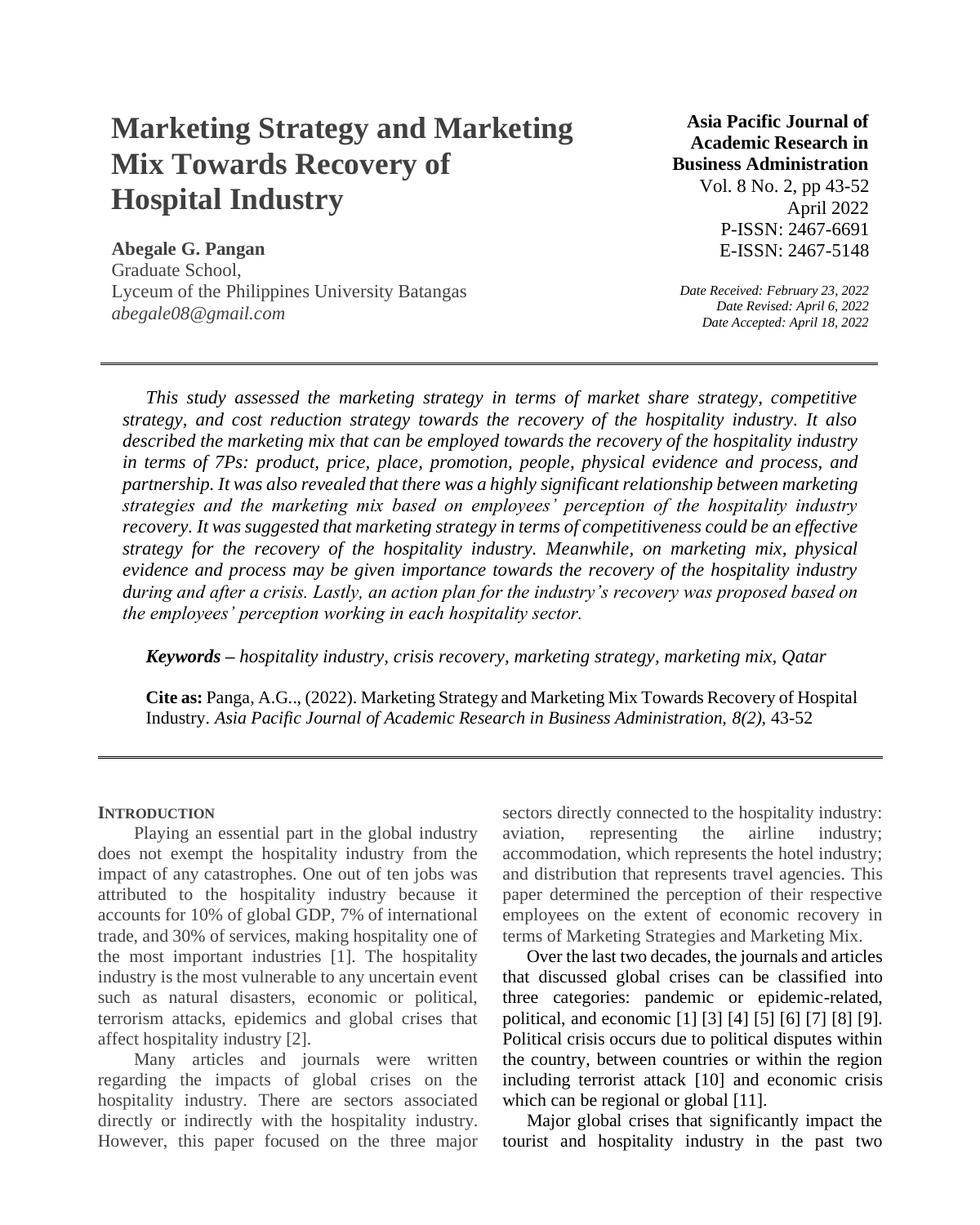decades are the 9-11 terrorist attack, SARS, the Global Financial Crisis, Mers-Cov, Ebola, Blockade, and Covid-19 outbreaks that noticeably impacted the Revenue Per Kilometer (RPK) which is the basis of the hospitality and tourism industry in measuring the year-on-year growth or decline of the industry.

Hospitality industries have strong linkages to other industries within national economies, generating significant indirect benefits. At the same time, it can increase trade opportunities, foreign investment, investments in private and public infrastructure, and local development. In Qatar, the strengthening of such sectors leads to non-oil GDP steadily rising: the current Amir, Shk. Tamim bin Hamad Al Thani prioritized Qataris welfare. He also invested in and established advanced healthcare and education systems. In anticipation of the 2022 World Cup, he expanded and developed the country's infrastructure. Those acts made him the most popular with the Qatari public. Despite good governance, Qatar also experiences and is still affected by a global and regional crisis. Nevertheless, Qatar surpassed the crisis and managed to rise above. Recently Qatar was listed as the wealthiest country with per capita income of 91,670 PPP dollars (2019).

The impact of those crises was felt globally, directly affecting everyone. However, only the hospitality and service industry was forced to change and adjust its policies. Throughout the decades, the hospitality sector has demonstrated its ability to weather crises and re-establish itself. Moreover, this time, even the extent of the impact could not be predicted, and the effect cannot be compared to other crises, the employees are still hopeful that this too shall pass. The hospitality industry will be back more vital than ever by strategically planning for economic recovery.

With the disasters brought by those crises to the hospitality industry for the past two decades, it now defines strategies towards recovery. The examination of the marketing strategies currently employed such as, market share strategy, competitive strategy, and cost reduction strategy can be the gateway to improve the status of the hospitality industry. Hence, marketing mix, which include, product, price, place, promotion, people, physical evidence and process, and partnership can be utilized on the recovery of the hospitality industry.

Considering the above premise, the researcher who is directly involved in the hospitality industry prompted to conduct a study on the crises brought by various disasters to fully grasp the impact described simply as the devastation of human lives and livelihood. Employees who are working in the service-oriented industry are not given enough attention and are often neglected. With this study, its findings can be used as a reference in the formulation of strategic plan for her company.

## **OBJECTIVES OF THE STUDY**

This study aimed to determine the marketing strategy and marketing mix as perceived by the employees towards recovery in hospitality industry.

Specifically, this study sought to assess the marketing strategy employed in the hospitality industry in terms of market share, competitive, and cost reduction; describe the marketing mix that can be employed in terms of product, price, place, promotion, people, physical evidence and process, and partnership; test the significant relationship between marketing strategies and the marketing mix; and, propose an action plan towards the recovery of the hospitality industry.

## **MATERIALS AND METHODS**

#### **Research Design**

This study used descriptive data analysis to interpret the data collected through an online survey questionnaire using Google form as a tool. Descriptive analysis is a technique for describing the essence and magnitude of sensory characteristics objectively. It was a ground-breaking development at the time, putting sensory evaluation on a scientific footing by allowing objective, statistically analyzable data to be generated. The data was collected using survey questions. Therefore, a descriptive analysis is the most appropriate research design to obtain the data and answer the research questions.

#### **Participants**

The study respondents were grouped into three according to the hospitality sectors, aviation or airline, accommodation or hotels and distribution or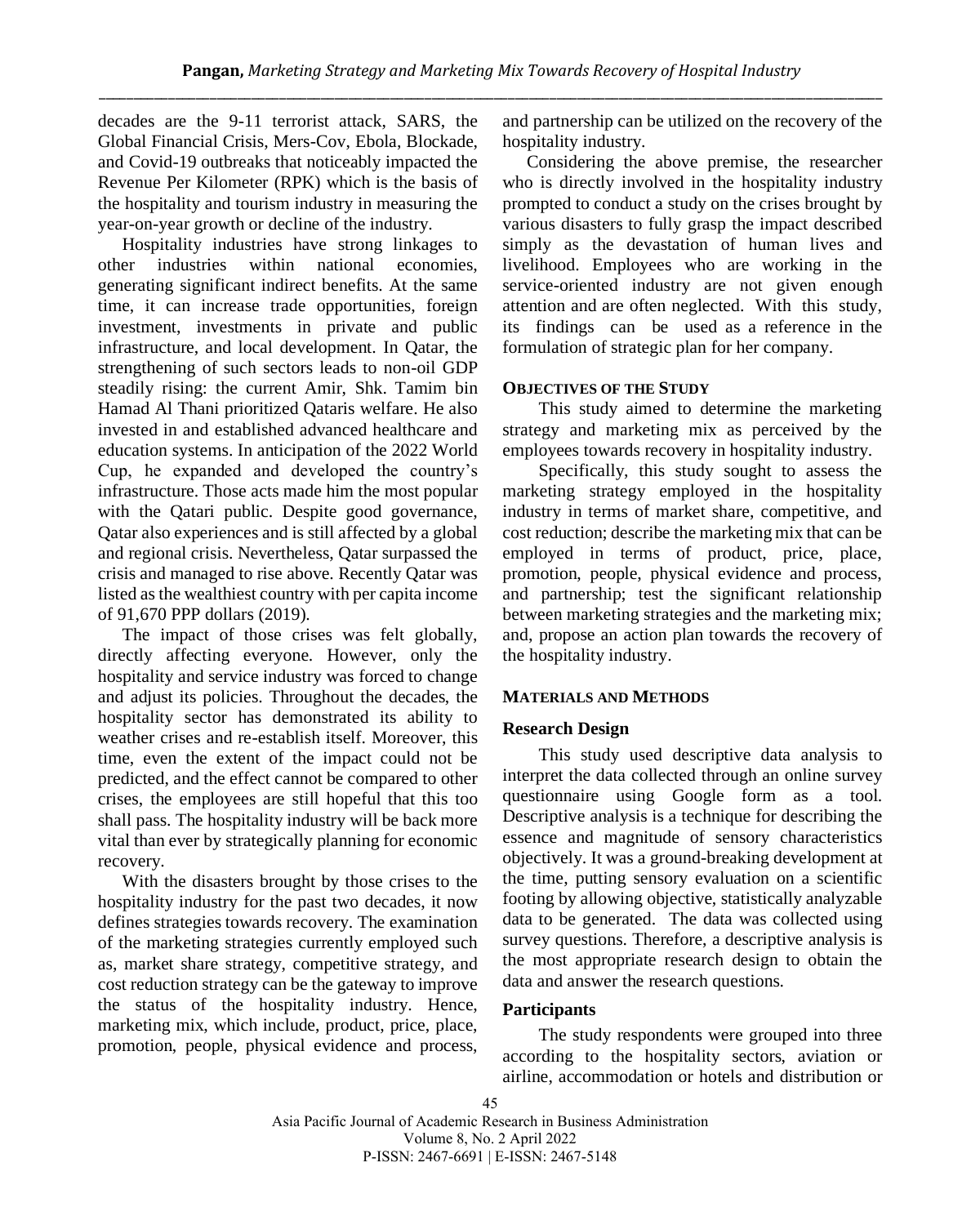travel agencies. Because the research subject specifically mentioned employees' perspective, it was considered that respondents should work in the hospitality industry. The researcher made sure there are respondents in all three specified sectors. To get the ideal number of a minimum respondents based on the population's maximum size, the researcher referred to the Raosoft system. An online sample size calculator suggests the recommended sample size with the approval of the research panel.

**Table 1**

| Percentage Distribution of the Respondents' Profile |
|-----------------------------------------------------|
|-----------------------------------------------------|

| <b>Highest Educational Attainment</b>   | f              | (%)  |
|-----------------------------------------|----------------|------|
| Senior High School / High School        | 18             | 5.7  |
| Diploma                                 | 46             | 14.6 |
| <b>Bachelor Degree</b>                  | 197            | 62.3 |
| Masteral                                | 39             | 12.3 |
| Doctoral                                | $\overline{4}$ | 1.3  |
| Others                                  | 12             | 3.8  |
| <b>Nationality</b>                      |                |      |
| Filipino                                | 203            | 64.2 |
| Non - Filipino                          | 113            | 35.8 |
| Age                                     |                |      |
| $20 - 30$ years old                     | 59             | 18.7 |
| $31 - 40$ years old                     | 137            | 43.4 |
| $41 - 50$ years old                     | 102            | 32.3 |
| 51 years old and above                  | 18             | 5.7  |
| <b>Civil Status</b>                     |                |      |
| Single                                  | 116            | 36.7 |
| Married                                 | 190            | 60.1 |
| Divorced                                | 3              | .9   |
| Widower                                 | 7              | 2.2  |
| <b>Hospitality Sector</b>               |                |      |
| Accommodation / Hotel Industry          | 132            | 41.8 |
| Distribution / Travel Agencies          | 115            | 36.4 |
| Aviation / Airline Industry             | 69             | 21.8 |
| Role in the Company                     |                |      |
| Senior Management (President, VP, CEO,  | 18             | 5.7  |
| COO, General Managers, Directors)       |                |      |
| Supervisor or Team Leader               | 63             | 19.9 |
| Managers / Department Head              | 84             | 26.6 |
| Staff                                   | 151            | 47.8 |
| <b>Years in Service in the Industry</b> |                |      |
| $0 - 5$ years                           | 91             | 28.8 |
| $6 - 10$ years                          | 99             | 31.3 |
| $11 - 15$ years                         | 69             | 21.8 |
| 16 years and above                      | 57             | 18.0 |

The demographic distribution of the respondents is being displayed in Table 1 with a total number of 316. The majority of the hospitality employees in Qatar completed a bachelor's degree, which represents 62.3% of the total respondents.

Meanwhile, most of them are Filipino Nationals which consist of 64,2% of total respondents while respondents that age group falls on 31-40 are 43% of a total sample population. Furthermore, 41.8% of respondents are working in the hotel industry.

Most of the respondents from the sample population are working as staff, which consists of 47% of the total sample population. The majority of the respondents works in the industry for a minimum of six years.

#### **Instrument**

A self-structured questionnaire was submitted to the adviser for validation and then forwarded to the statistician for reliability testing.

On that basis, the reliability test result revealed that nine out of ten indicators passed the reliability test. Eight of those items have a verbal interpretation of good indicators equivalent to less than point eight (>.8). The items are enumerated in chronological order: people with 0.897, physical evidence and processes of 0.890, product 0.880, price 0.872, partnership 0.843, competitive strategy 0.840, place 0.829, and market share 0.800. However, the only promotional item with the lowest score of 0.764 still passed the reliability test.

On the other hand, only the item cost reduction strategy with a score of 0.542 is equivalent to the verbal interpretation of poor did not pass the reliability test. The researcher amends the items and conducts another reliability test for cost reduction strategy only. The result was passed with a score of 0.809, which is equivalent to good in verbal interpretation.

After getting the reliability test results, the researcher created an online survey questionnaire through Google Form as the main instrument to gather data in this study. The online survey was divided into three parts: the first part is the letter of request, the second part is the demographic profile, including highest educational attainment, nationality, age group, hospitality sector, role in the company, number of years in the industry; and the last part is questionnaire section, which pertains to the marketing strategy and the marketing mix dimensions. The respondents were asked to rate the statement using the four-point Likert scale, four (4) as Strongly Agree,

<sup>46</sup>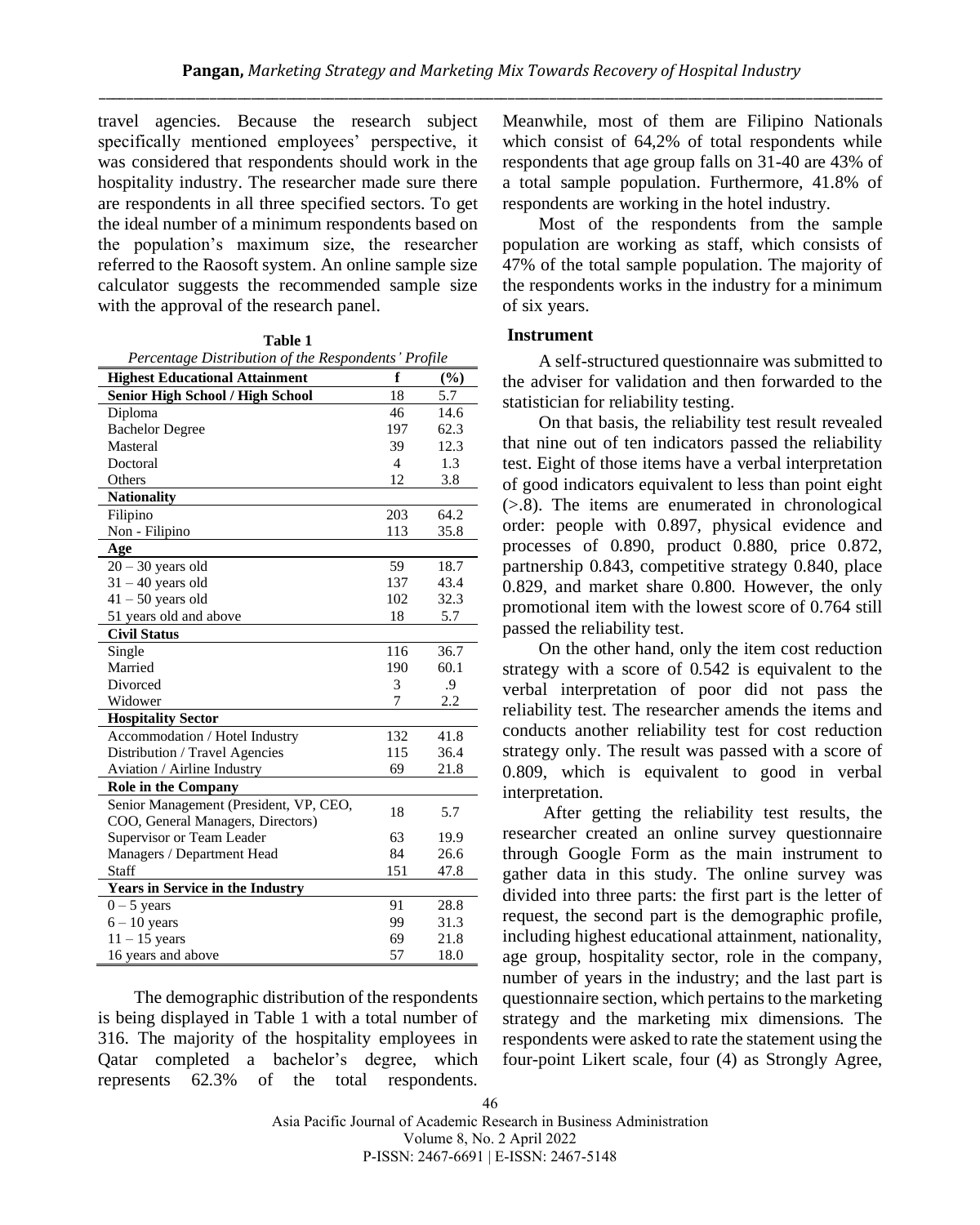three (3) as Agree, two (2) as Disagree, and one (1) as Strongly Disagree.

The electronic link of the Google Form was rolled out to different social media platforms like LinkedIn, Facebook, WhatsApp and Viber. In this way, the researcher gathered feedback from respondents that focus on the employees' perception of the economic recovery regarding marketing strategy and marketing mix.

Due to the current pandemic situation, an online survey question is now the best way to gather data and information from the respondents for the health and safety of both parties. The questionnaire is selfstructured that is based on online researches through published books, articles and journals.

#### **Data Analysis**

All data were treated using a statistical software named PASW version 18 to further interpret the research work outcomes. Statistical measures, such as frequency distribution, determine the occurrence of the responses. Weighted mean was used to determine the central tendency or the average on responses, and the Spearman's Rho to test the relationship among variables.

#### **Ethical Considerations**

The first part of the survey includes concise information of the researcher, university, dean and adviser, including the title of the research, objectives, and the most important clause: the assurance of the confidentiality of the respondents. It was also mentioned that the data collected, mainly the participants' personal information, will be managed with utmost confidentiality and will be used for academic research purposes only. Before proceeding to the actual questionnaire, the respondents were asked of their willingness to participate in the study.

#### **RESULTS AND DISCUSSION**

Table 2 exhibits the Marketing Strategy summary revealing that all indicators are acceptable for the economic recovery of the hospitality industry after crises. A composite mean of 3.39 clearly shows that all indicators are acceptable for the economic recovery of the hospitality industry after crises.

| Table 2                                      |  |  |  |
|----------------------------------------------|--|--|--|
| Summary Table on the Marketing Strategies on |  |  |  |
| the Economic Recovery after Crisis           |  |  |  |

| <b>Indicators</b>     | WM   | VI                | Rank |
|-----------------------|------|-------------------|------|
| 1. Market Share       | 3.44 | Agree             |      |
| 2. Competitive        | 3.50 | Strongly<br>Agree |      |
| 3. Cost Reduction     | 3.22 | Agree             |      |
| <b>Composite Mean</b> | 3.39 | Agree             |      |

*Legend: 3.50–4.00=Strongly Agree; 2.50–3.49=Agree; 1.50– 2.49=Disagree; 1.00–1.49= Strongly Disagree*

The competitive strategy leads the rank with a weighted mean score of 3.50, followed by Market Share and Cost reduction with a weighted mean score of 3.44 and 3.22, on the second and third rank, respectively. From the researcher's perspective, the competitive strategy took the first place because there is no better way to recover in any crisis than to be competitive in all aspects. Moreover, the company's competitiveness should not only come from the owners, shareholders, and managers.

Nevertheless, it should also involve all the employees. Everybody should be aware of the company's strengths and weaknesses. Each employee should be motivated enough to take the responsibility of being a company's brand ambassador or ambassadress. Another critical indicator of the competitive strategy on which the company should focus is the website. The modern time is the internet era, which means that the internet became an essential part of our lives, both work and personal. Everyone relies on the information stored on the internet. It is advantageous for all businesses, particularly those in the service and hospitality industries, to have a wellorganized and easily navigable website. Because digital marketing affects customer behaviour, according to a study conducted by Leite, et al. [12] this behaviour influences the hospitality industry's management and marketing strategies. Being competitive requires many factors to consider. After understanding the customers' needs and ensuring that all employees are fully aware of their competitive strategy, they should focus on their competitors. It is vital to keep updated on their activities and take advantage of the new development's new development.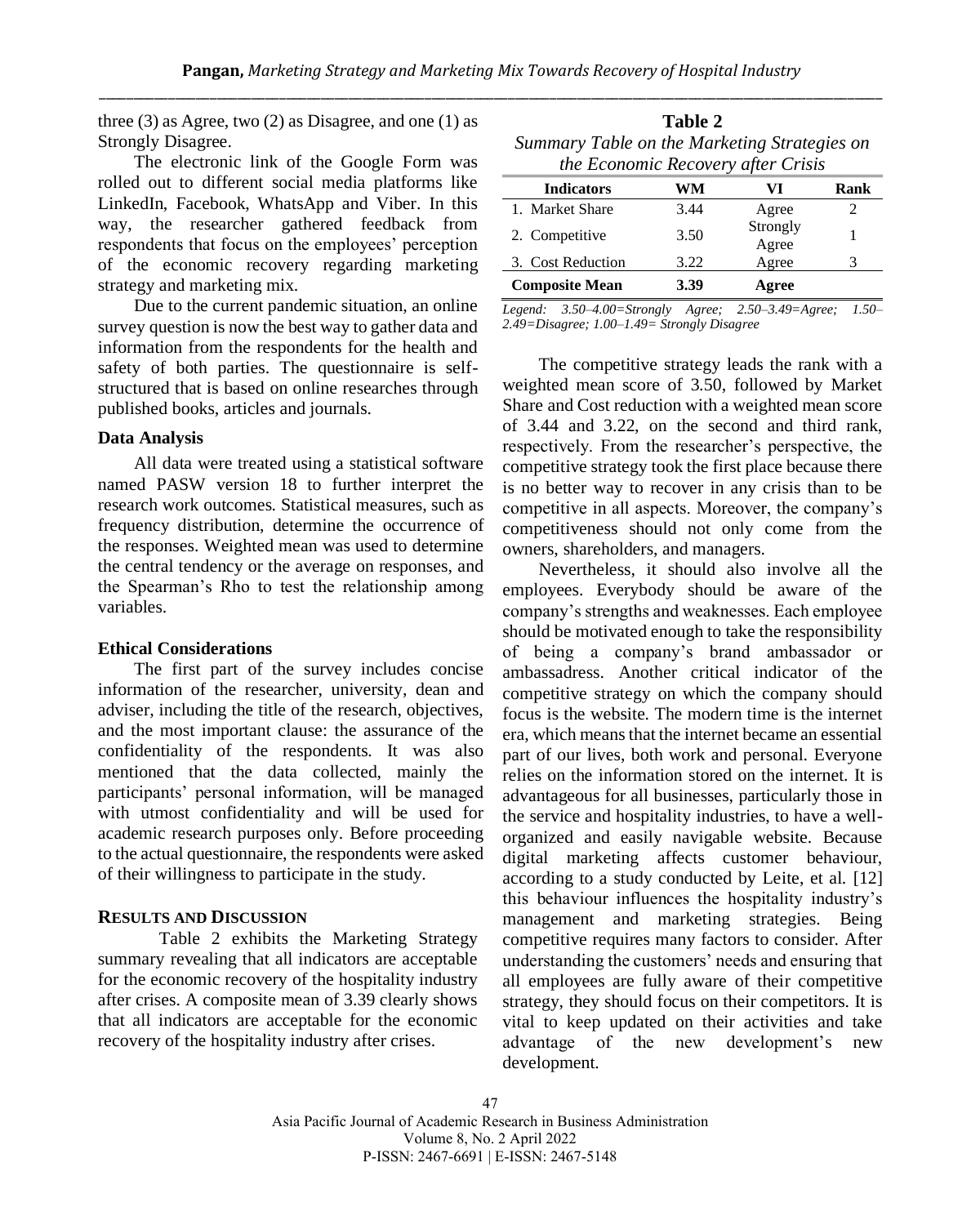It is still a relevant indicator for the economic recovery based on the respondents' perception because the cost should be proportionate to the revenue of any company. If the revenue is low because of whatever reason, the company must find ways to reduce the operational cost.

The company's marketing strategy should effectively survive and remain competitive, especially during a crisis recovery process.

| Table 3                                      |
|----------------------------------------------|
| Summary Table on the Marketing Mix for the   |
| <i><b>Economic Recovery ofter Crisis</b></i> |

| <b>Indicators</b>     | WM   | Verbal                | Rank |
|-----------------------|------|-----------------------|------|
|                       |      | Interpretation        |      |
| 1. Product            | 3.55 | <b>Strongly Agree</b> | 2    |
| 2. Price              | 3.41 | Agree                 | 6    |
| 3. Place              | 3.52 | <b>Strongly Agree</b> | 3    |
| 4. Promotion          | 3.39 | Agree                 | 7    |
| 5. People             | 3.51 | <b>Strongly Agree</b> | 4    |
| 6. Physical           | 3.56 | <b>Strongly Agree</b> |      |
| Evidence and          |      |                       |      |
| <b>Process</b>        |      |                       |      |
| 7. Partnership        | 3.47 | Agree                 | 5    |
| <b>Composite Mean</b> | 3.49 | Agree                 |      |

*Legend: 3.50–4.00=Strongly Agree; 2.50–3.49=Agree; 1.50 2.49=Disagree; 1.00–1.49= Strongly Disagree*

Table 3 summarizes the result for the Marketing Mix, which represents 7P's indicators with a composite mean score of 3.49. It shows that all indicators are acceptable for the economic recovery of the hospitality industry after crises. Four out of seven items fall under the highest range with the verbal interpretation of strongly agree. Physical Evidence and Process ranks first with a weighted mean of 3.56, followed by Product with a weighted mean of 3.5 and ranked second; Place with a weighted mean of 3.52 as third, and People with a weighted mean of 3.51 on the fourth rank. The remaining items are Partnership with a weighted mean of 3.47 ranked fifth, Price with a weighted mean of 3.41 ranked sixth, and the least is a Promotion with a weighted mean of 3.39.

The marketing mix always prioritizes products followed by price, place and promotion. However, due to the Covid-19 pandemic crisis, the survey results based on the hospitality employees' perspective somewhat changed their perspective in life. Each crisis process can have a unique outcome. Tourism businesses must adopt various strategies depending on the market conditions and opportunities in which they operate

A leaner and more efficient corporate mindset is required during a crisis. Businesses must exit markets where they are underperforming to strengthen markets where they are market leaders or competitors. In times of crisis, the goal of marketing strategy must revert to meeting consumer demands and needs. When tourism businesses act with this awareness, they can boost sales and profits by adjusting their marketing mix appropriately. Consumer behaviour must be examined appropriately to be successful. Strategies should incorporate longterm decisions and actions, and implemented systems should be evaluated periodically.

Additionally, managers must choose the appropriate marketing strategy for their business, considering future marketing requirements, competitive factors, environmental factors, and the tourism business's strengths and weaknesses. Following that, a marketing strategy must be determined, and a marketing approach must be implemented following the strategy [13].

Table 4 displays the association between marketing strategies and marketing mix on the recovery after a crisis. It was observed that the obtained rho-values indicate a solid direct correlation, and the computed p-values were all less than 0.01 alpha level. Thus, the null hypothesis is rejected and shows a significant relationship exists between variables which means that the better the marketing strategies, the better the marketing mix. In addition, the marketing mix is affected by the marketing strategies employed and vis-à-vis employees' perspective on the economic recovery after the devastation.

The economic recovery process after a crisis depends on the extent of damage to the industry and economy. It is unprecedented in the case of the Covid-19 pandemic crisis because it is still impacting worldwide. However, based on the employees' perception, the economic recovery in terms of marketing strategy and marketing mix is highly significant, as suggested by p-value.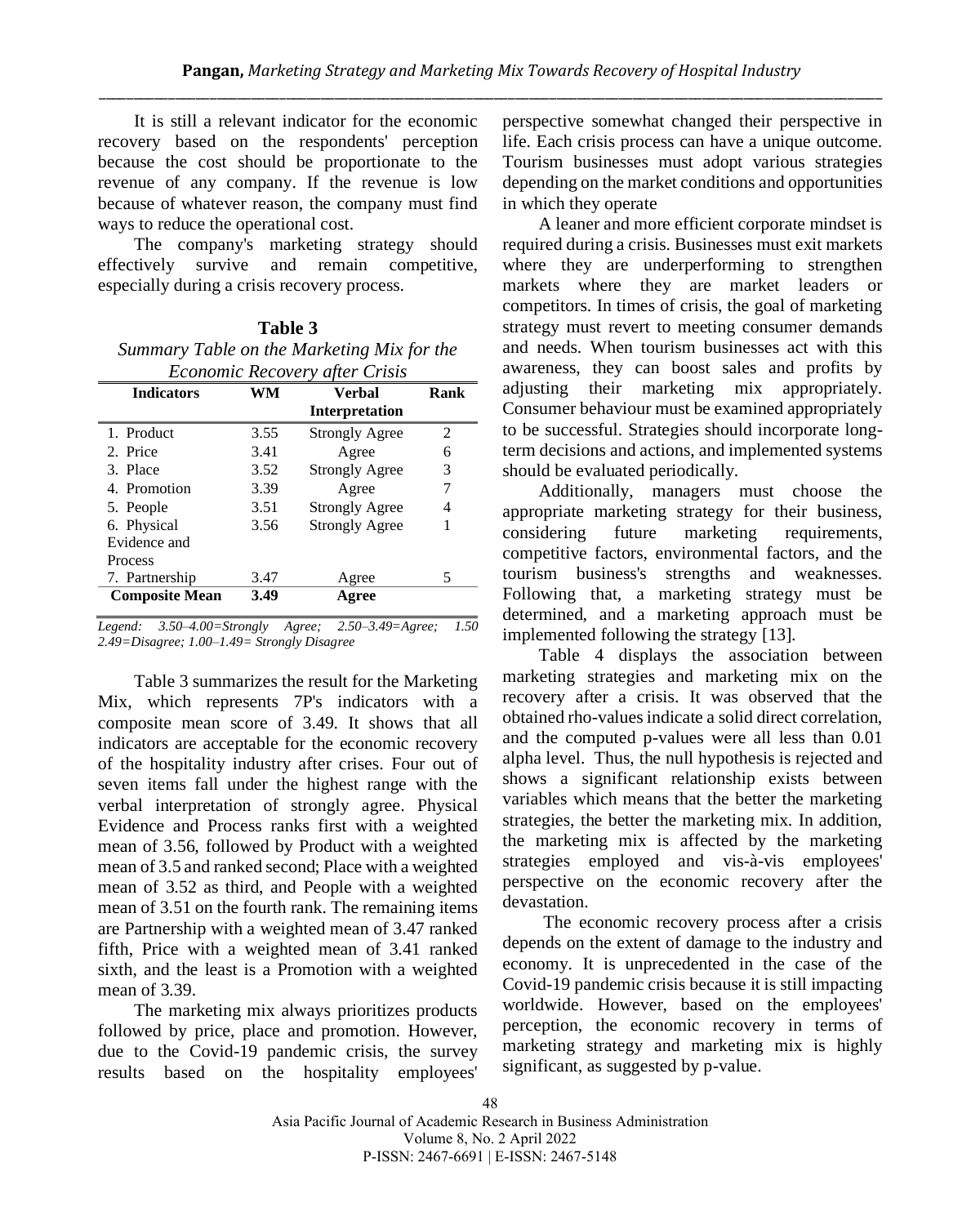|                                                                                                   | <b>Table 4</b> |         |                           |
|---------------------------------------------------------------------------------------------------|----------------|---------|---------------------------|
| Relationship between Marketing Strategies and Marketing Mix on the Economic Recovery after Crisis |                |         |                           |
| <b>Market Share Strategy</b>                                                                      | rho-value      | p-value | Interpretation            |
| Product                                                                                           | $0.718**$      | 0.000   | <b>Highly Significant</b> |
| Price                                                                                             | $0.673**$      | 0.000   | <b>Highly Significant</b> |
| Place                                                                                             | $0.680**$      | 0.000   | <b>Highly Significant</b> |
| Promotion                                                                                         | $0.666**$      | 0.000   | <b>Highly Significant</b> |
| People                                                                                            | $0.607**$      | 0.000   | <b>Highly Significant</b> |
| Physical Evidence and Process                                                                     | $0.624**$      | 0.000   | <b>Highly Significant</b> |
| Partnership                                                                                       | $0.623**$      | 0.000   | <b>Highly Significant</b> |
| <b>Competitive Strategy</b>                                                                       | rho-value      | p-value | Interpretation            |
| Product                                                                                           | $0.729**$      | 0.000   | <b>Highly Significant</b> |
| Price                                                                                             | $0.695**$      | 0.000   | <b>Highly Significant</b> |
| Place                                                                                             | $0.666**$      | 0.000   | <b>Highly Significant</b> |
| Promotion                                                                                         | $0.669**$      | 0.000   | <b>Highly Significant</b> |
| People                                                                                            | $0.636**$      | 0.000   | <b>Highly Significant</b> |
| Physical Evidence and Process                                                                     | $0.624**$      | 0.000   | <b>Highly Significant</b> |
| Partnership                                                                                       | $0.631**$      | 0.000   | <b>Highly Significant</b> |
| <b>Cost Reduction Strategy</b>                                                                    | rho-value      | p-value | Interpretation            |
| Product                                                                                           | $0.570**$      | 0.000   | <b>Highly Significant</b> |
| Price                                                                                             | $0.598**$      | 0.000   | <b>Highly Significant</b> |
| Place                                                                                             | $0.551**$      | 0.000   | <b>Highly Significant</b> |
| Promotion                                                                                         | $0.706**$      | 0.000   | <b>Highly Significant</b> |
| People                                                                                            | $0.600**$      | 0.000   | <b>Highly Significant</b> |
| Physical Evidence and Process                                                                     | $0.524**$      | 0.000   | <b>Highly Significant</b> |
| Partnership                                                                                       | $0.579**$      | 0.000   | <b>Highly Significant</b> |
|                                                                                                   |                |         |                           |

*Legend: Significant at p-value < 0.05*

There is a special relationship between marketing strategy and marketing mix. There is no marketing mix if there is no marketing strategy, and there is no marketing strategy if there is no marketing objective. Since marketing mix supports marketing strategy, the marketing team's preoccupation should be to keep discovering ways to ensure that the effectiveness of the marketing mix is maximized to support marketing strategy.

If the marketing mix changes to a point where it does not support marketing strategy, there is a significant problem. There is a need to change the marketing strategy to fit the team's marketing mix. Salman et al. [14] suggest that challenging situations during the transition process require an effective crisis management strategy to enhance the tourism and hospitality industry. However, if a marketing team runs a programme to counter an immediate competitive threat, this will be a different story. In such a case, the team will have to evaluate the damage or adverse effect that will create on the momentum built by the marketing mix to support the marketing strategy. The cost can be very high depending on the scale of the changes and the brand value in question.

According to UK Essay in 2016, tourism is an industry that operates on a massively broad scale: it embraces activities ranging from the smallest sea-side hotel; to airlines, multi-national hotel chains and major international tour operators. Tourism companies are confronted with the demand to find new ways and methods for achieving sustainable competitive advantage. Tourism researchers have given much attention to identifying advertising effectiveness and return on investment. Much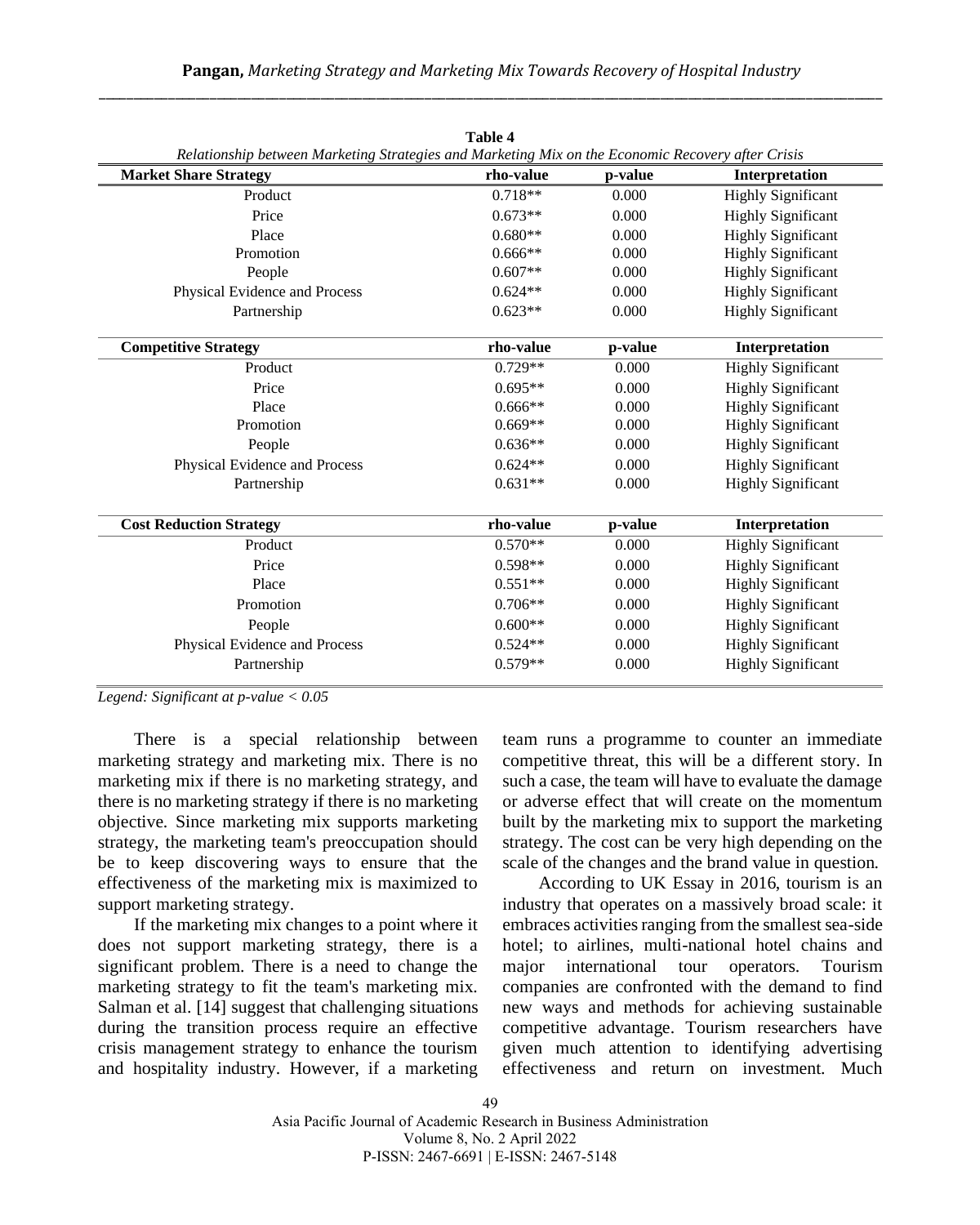**Table 5** 

experimentation has been made with aided recall designs, adding tracking mechanisms, and experimental designs to assess each investment's effectiveness in generating sales and profits. Finally, finding the optimal combination of the marketing mix elements is the key to success.

Moreover, the significant relationship between the two independent variables suggests that with the proper implementation of marketing strategy alongside the indicators of the marketing mix, economic recovery can be achieved. Marketing is the critical factor during the recovery process. Therefore, the owners and managers must realize that they have to approve an additional marketing budget to support

its marketing activities, especially trying times and recovery [15].

The marketing strategy, particularly the market share strategy, competitive strategy, and cost reduction strategy, has a highly significant relationship to Marketing Mix's 7Ps in economic recovery. The marketing strategy and marketing mix components of a detailed marketing plan are inextricably linked. While marketing strategy is concerned with determining the direction of a business's products or service lines, the marketing mix is primarily tactical. It is used to execute the overall marketing strategy. Both are critical components of the economic recovery strategy.

| 1 adie 5<br>Action Plan on the Economic Recovery after Crisis in terms of Marketing Strategies and Marketing Mix                                |                                                                                                                                                                                                                                                                                                                                                                                                                                                                                                                 |                                                                                                                                          |  |
|-------------------------------------------------------------------------------------------------------------------------------------------------|-----------------------------------------------------------------------------------------------------------------------------------------------------------------------------------------------------------------------------------------------------------------------------------------------------------------------------------------------------------------------------------------------------------------------------------------------------------------------------------------------------------------|------------------------------------------------------------------------------------------------------------------------------------------|--|
| <b>KEY RESULT AREA</b>                                                                                                                          | <b>ACTIVITIES AND STRATEGIES</b>                                                                                                                                                                                                                                                                                                                                                                                                                                                                                | PERSON'S INVOLVED                                                                                                                        |  |
| <b>Marketing Strategy</b><br>• Competitive Strategy<br>Awareness of<br>⋗<br>employees on<br>company and<br>industry strengths<br>and weaknesses | $\triangleright$ Conduct regular meetings, seminars,<br>training and product update to ensure<br>employees are getting correct<br>information on the company's status<br>and the industry in general.                                                                                                                                                                                                                                                                                                           | Supervisor<br><b>Operations Manager</b><br><b>Marketing Manager</b><br>General Manager<br>H.R. Manager<br><b>Chief Financial Manager</b> |  |
| ➤<br>Well organized<br>contents of the<br>company website                                                                                       | $\triangleright$ Invest in the latest technology and hire<br>the best digital marketing manager to<br>ensure that the website is well<br>organized and constantly updated<br>$\triangleright$ Conduct regular Training Needs                                                                                                                                                                                                                                                                                    | <b>Chief Executive Officer</b><br><b>IT Manager</b><br><b>Marketing Manager</b><br>General Manager<br><b>Chief Executive Officer</b>     |  |
| Well-trained and<br>➤<br>motivated<br>employees                                                                                                 | Assessment of employees.<br>$\triangleright$ Hire a dedicated Training Manager that<br>will conduct regular training for all<br>employees.<br>$\triangleright$ Make a "drop-box" where employees<br>can put their "innovative" suggestions<br>to increase employee motivation.<br>$\triangleright$ Consider point system and incentive-<br>based learning for all employees.<br>$\triangleright$ Include the attendance of employees in<br>seminars/training in periodic<br>performance appraisal of employees. | <b>HR</b> Manager<br><b>Finance Manager</b><br><b>General Manager</b>                                                                    |  |
| <b>Marketing Mix</b>                                                                                                                            |                                                                                                                                                                                                                                                                                                                                                                                                                                                                                                                 |                                                                                                                                          |  |
| • Physical Evidence and<br><b>Processes</b><br>Easy to remember<br>➤<br>and navigate<br>website.                                                | $\triangleright$ Strengthen online platforms. Focus on<br>the enhancement and development of<br>the company's website.<br>50                                                                                                                                                                                                                                                                                                                                                                                    | <b>Marketing Manager</b><br><b>Operations Manager</b><br>Sales and Marketing Manager                                                     |  |
|                                                                                                                                                 | $\mathbf{r}$ $\mathbf{r}$ $\mathbf{r}$ $\mathbf{r}$ $\mathbf{r}$ $\mathbf{r}$ $\mathbf{r}$ $\mathbf{r}$ $\mathbf{r}$ $\mathbf{r}$ $\mathbf{r}$ $\mathbf{r}$ $\mathbf{r}$ $\mathbf{r}$ $\mathbf{r}$ $\mathbf{r}$ $\mathbf{r}$ $\mathbf{r}$ $\mathbf{r}$ $\mathbf{r}$ $\mathbf{r}$ $\mathbf{r}$ $\mathbf{r}$ $\mathbf{r}$ $\mathbf{$<br>$\mathbf{1}$ $\mathbf{1}$ $\mathbf{1}$ $\mathbf{1}$ $\mathbf{1}$ $\mathbf{1}$ $\mathbf{1}$                                                                                | the state of the state of the                                                                                                            |  |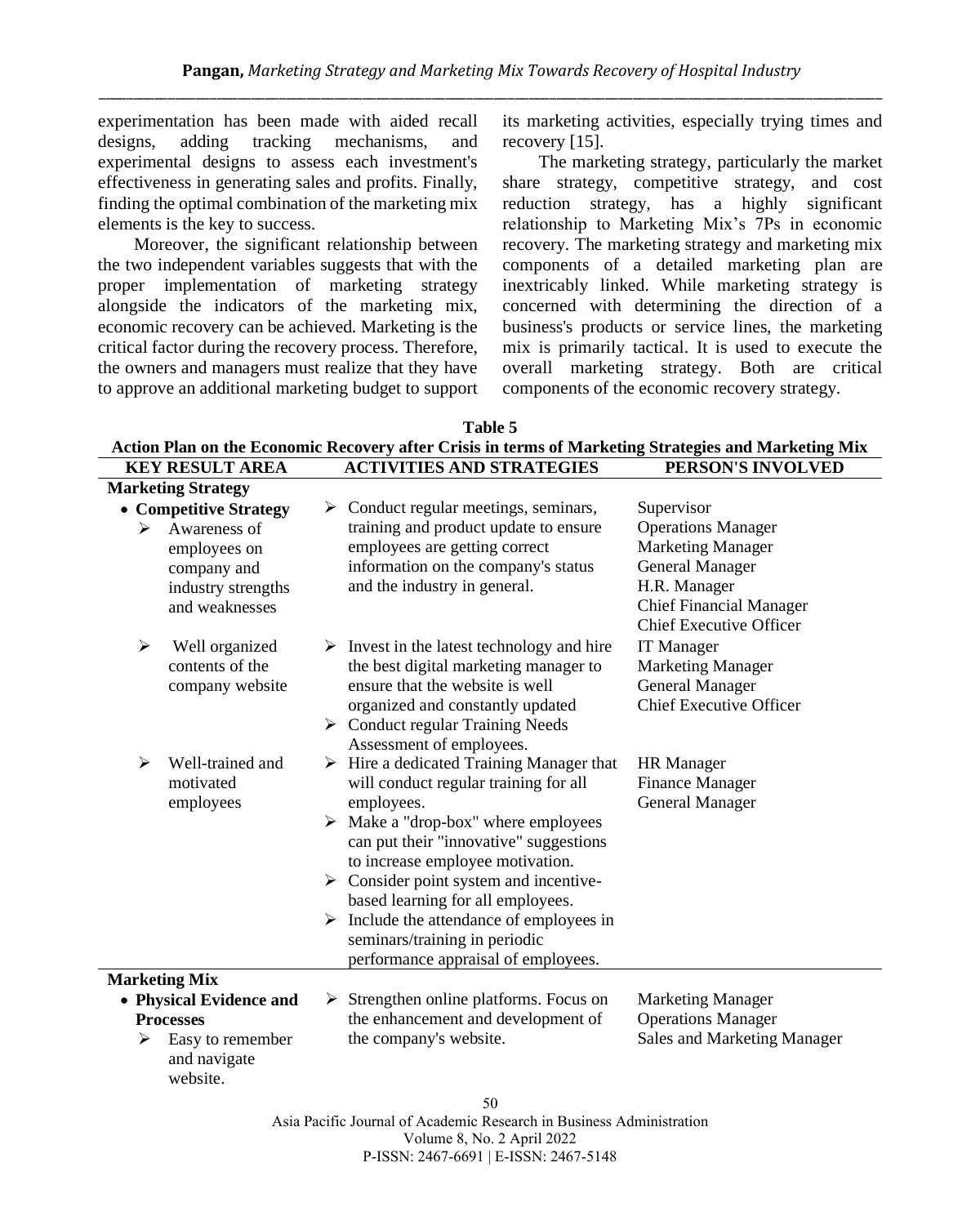| ➤ | Safe Online<br>Payments.                 | $\triangleright$ Collaborate with a local and<br>international bank that feature layers of<br>security checking in all online                  | <b>Business Development Manager</b><br>General Manager   |
|---|------------------------------------------|------------------------------------------------------------------------------------------------------------------------------------------------|----------------------------------------------------------|
|   |                                          | transactions                                                                                                                                   | <b>Chief Finance Officer</b>                             |
|   |                                          | $\triangleright$ Connect to an online system of provider<br>that offers automatic services to monitor<br>and intercept fraudulent transactions | <b>Chief Executive Officer</b><br>President              |
|   |                                          | $\triangleright$ Assign a dedicated digital Marketing<br>Manager that will look into processes                                                 | <b>Operations Manager</b><br>Sales and Marketing Manager |
| ➤ | Highly reliable                          | involved in the online system.                                                                                                                 | <b>General Manager</b>                                   |
|   | website, quick log-<br>in and effortless | $\triangleright$ Attend to all queries and complaints.<br>$\triangleright$ Establish a back-office support team to                             | <b>Operations Manager</b><br>Sales and Marketing Manager |
|   | access to internal                       | monitor all online transactions.                                                                                                               | <b>Business Development Manager</b>                      |
|   | links.                                   | ⋗                                                                                                                                              | <b>Operations Manager</b>                                |
| ≻ | Satisfactory<br>company reputation       | $\triangleright$ Invest in business intelligence reporting<br>tools to identify key performance                                                | Sales and Marketing Manager                              |
|   |                                          | indicators for continuous improvement.                                                                                                         | <b>Marketing Manager</b>                                 |
|   |                                          | $\triangleright$ Assign a dedicated Digital Marketing<br>Manager that will look into the                                                       | <b>Operations Manager</b><br><b>General Manager</b>      |
|   |                                          | processes involved in the online system                                                                                                        |                                                          |
| ➤ |                                          | to ensure that customers will not have                                                                                                         |                                                          |
|   | Highly efficient<br>booking process      | any issues from the start of booking<br>until the after-service transactions.                                                                  |                                                          |
|   | thru quick and                           |                                                                                                                                                |                                                          |
|   | accurate response                        |                                                                                                                                                |                                                          |
|   |                                          |                                                                                                                                                |                                                          |
| ➤ | Clean surroundings                       | $\triangleright$ Maintain cleanliness of off-line offices                                                                                      | <b>Operations Manager</b>                                |
|   | and facilities, good                     | by assigning regular cleaner even if                                                                                                           | <b>General Manager</b>                                   |
|   | lighting and<br>ambiance in off-         | employees are in Work From Home<br>Scheme                                                                                                      |                                                          |

#### **CONCLUSION AND RECOMMENDATION**

line office.

Based on the findings of the study, the employees' perception of the economic recovery in terms of Marketing Strategy revealed that employees' awareness of the company and industry strengths and weaknesses and maintaining a well-organized content of the company website are the ideal and practical strategies to be implemented during the recovery process. Physical Evidence and Process of Marketing Mix suggest that a company website that is easy to remember and easily navigated can be considered during the economic recovery process. There is a highly significant relationship to economic recovery after the crisis between the marketing strategy,

specifically market share, competitiveness and cost reduction and the 7Ps of the marketing mix such as product, price place, promotion, people, physical evidence and process, and partnership. The plan of action was proposed towards economic recovery after the crisis in the Hospitality Industry.

The researcher recommend that the owners and stakeholders may always look after the well-being of their employees even during the crisis. They have to implement measures that will motivate employees consistently. The industry may always be flexible in adapting to the new changes brought by the crises and strategically planning the steps for recovery. Employees may be appropriately oriented about their